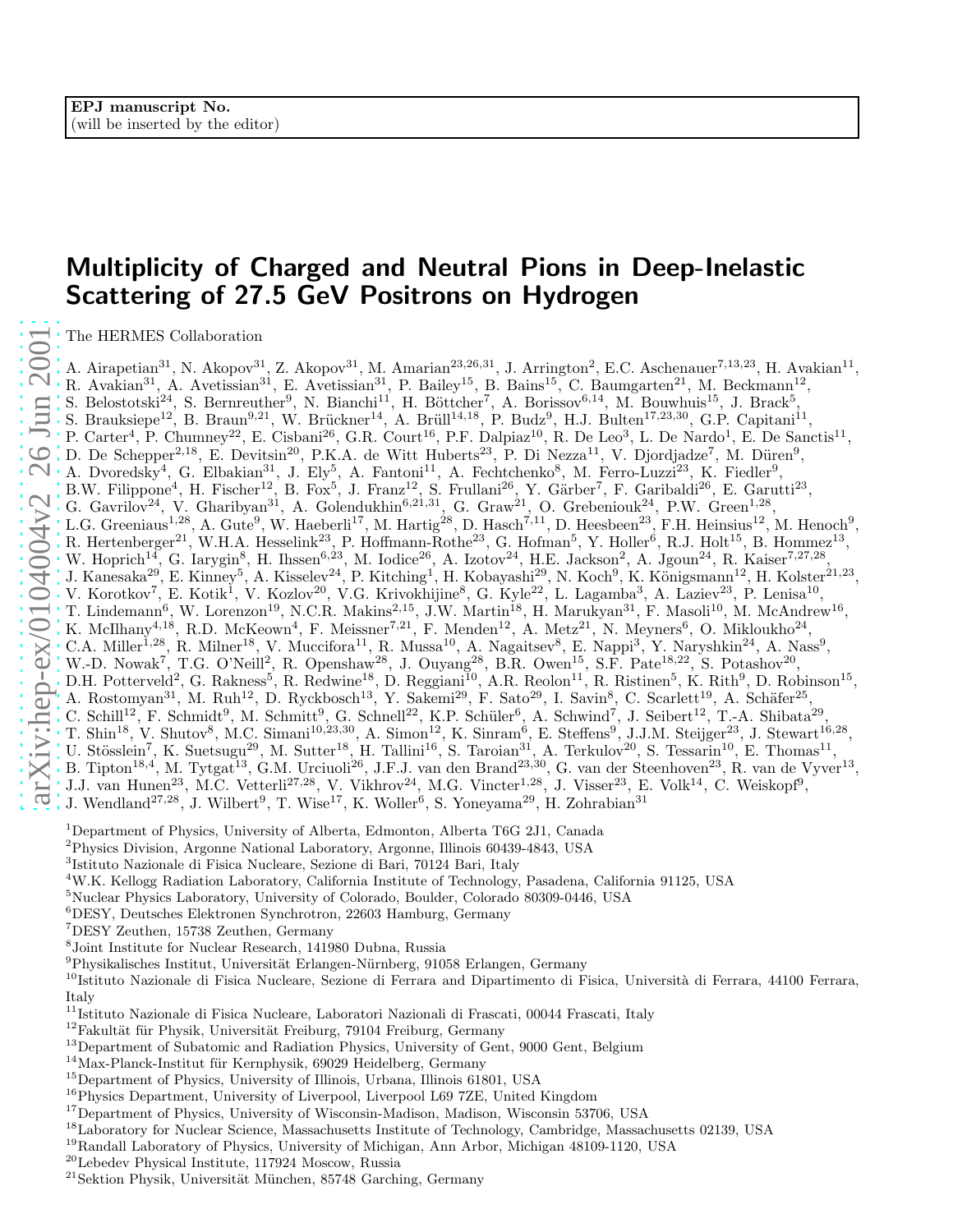- <sup>22</sup>Department of Physics, New Mexico State University, Las Cruces, New Mexico 88003, USA
- <sup>23</sup>Nationaal Instituut voor Kernfysica en Hoge-Energiefysica (NIKHEF), 1009 DB Amsterdam, The Netherlands
- <sup>24</sup>Petersburg Nuclear Physics Institute, St. Petersburg, Gatchina, 188350 Russia
- $^{25}$ Institut für Theoretische Physik, Unversität Regensburg, 93040 Regensburg, Germany
- $^{26}$ Istituto Nazionale di Fisica Nucleare, Sezione Roma 1 Gruppo Sanità and Physics Laboratory, Istituto Superiore di Sanità, 00161 Roma, Italy
- <sup>27</sup>Department of Physics, Simon Fraser University, Burnaby, British Columbia V5A 1S6, Canada
- <sup>28</sup>TRIUMF, Vancouver, British Columbia V6T 2A3, Canada
- <sup>29</sup>Department of Physics, Tokyo Institute of Technology, Tokyo 152, Japan
- <sup>30</sup>Department of Physics and Astronomy, Vrije Universiteit, 1081 HV Amsterdam, The Netherlands
- <sup>31</sup>Yerevan Physics Institute, 375036, Yerevan, Armenia

Received: / Revised version:

**Abstract.** Measurements of the individual multiplicities of  $\pi^+$ ,  $\pi^-$  and  $\pi^0$  produced in the deep-inelastic scattering of 27.5 GeV positrons on hydrogen are presented. The average charged pion multiplicity is the same as for neutral pions, up to  $z \approx 0.7$ , where z is the fraction of the energy transferred in the scattering process carried by the pion. This result (below  $z \approx 0.7$ ) is consistent with isospin invariance. The total energy fraction associated with charged and neutral pions is  $0.51 \pm 0.01$ (stat.)  $\pm 0.08$  (syst.) and  $0.26 \pm 0.01$ (stat.)  $\pm 0.04$ (syst.), respectively. For fixed z, the measured multiplicities depend on both the negative squared four momentum transfer  $Q^2$  and the Bjorken variable x. The observed dependence on  $Q^2$ agrees qualitatively with the expected behaviour based on NLO-QCD evolution, while the dependence on  $x$ is consistent with that of previous data after corrections have been made for the expected  $Q^2$ -dependence.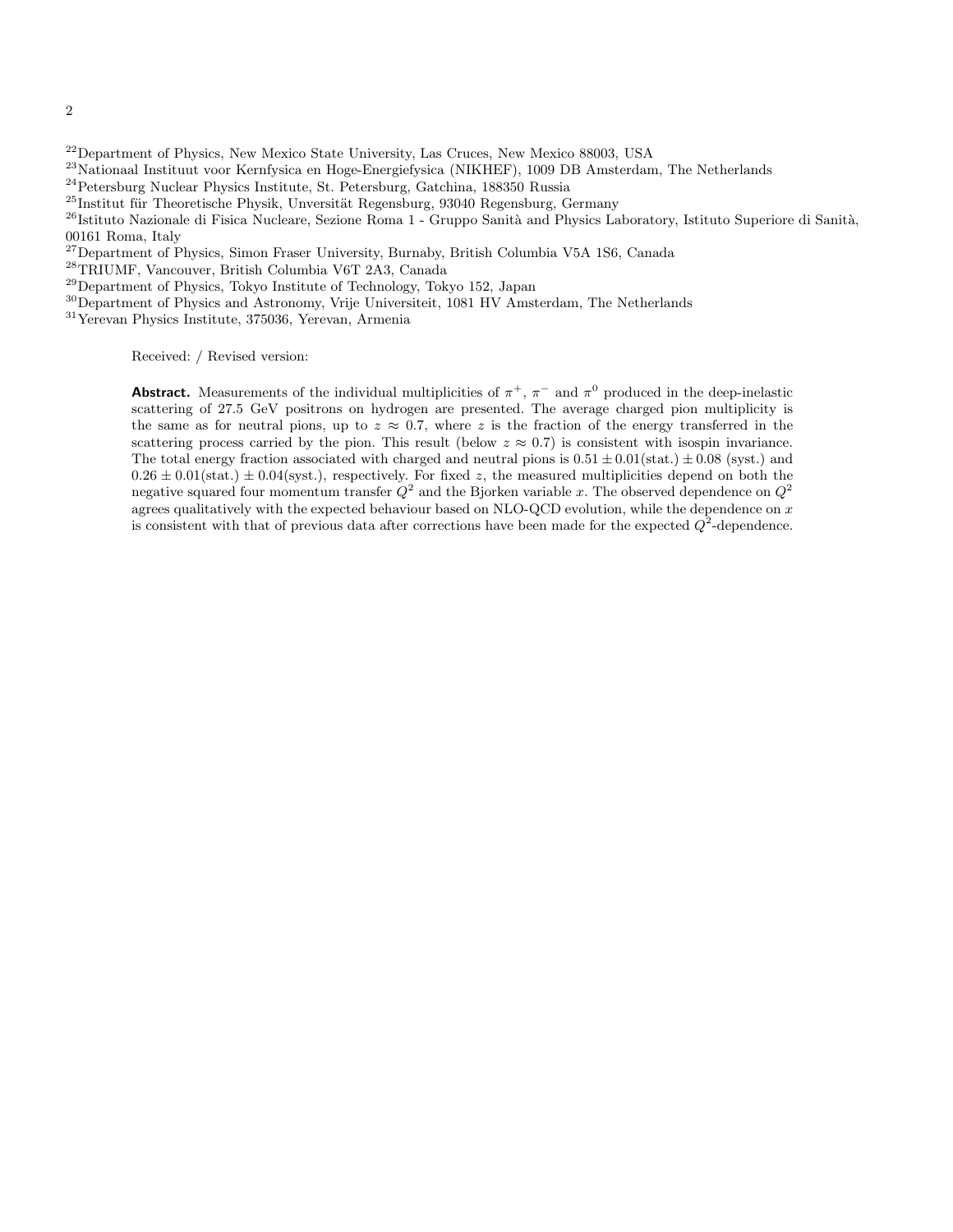<span id="page-2-0"></span>The semi-inclusive production of pseudoscalar mesons in Deep-Inelastic Scattering (DIS) is a good tool to test the quark-parton model and QCD. A schematic diagram and the relevant variables for the process are shown in Fig. 1. In the proton rest frame, the energy of the exchanged virtual photon  $\gamma^*$  is  $\nu = E - E'$  (E and E' being the energies of the incident and scattered positrons respectively), while its squared four-momentum is  $-Q^2$ . The quantity  $x = Q^2/2M\nu$ , where M is the proton mass, is the fraction of the light-cone momentum of the nucleon carried by the struck quark. The parton distribution function  $q_f$ describes the momentum distribution of quarks in the nucleon, while the fragmentation function  $D_f^{\pi}$  is a measure of the probability that a quark of flavour  $f$  fragments into a pion of energy  $E_{\pi} = z\nu$ . The quantity  $d\sigma_f$  is the crosssection for the absorption of the virtual photon by the struck quark.



Fig. 1. Semi-inclusive pion electroproduction diagram.

The quantity of interest in this paper is the pion differential multiplicity, or the number  $(N^{\pi})$  of pions produced in DIS, normalised to the total number  $(N_{DIS})$  of inclusive DIS events  $(e + p \rightarrow e' + X)$ . In the QCD improved quark-parton model, it is given by the expression:

$$
\frac{1}{N_{DIS}(Q^2)} \frac{dN^{\pi}(z, Q^2)}{dz} = \frac{\sum f e_f^2 \int_0^1 dx \ q_f(x, Q^2) D_f^{\pi}(z, Q^2)}{\sum f e_f^2 \int_0^1 dx \ q_f(x, Q^2)},\tag{1}
$$

where the sum is over quarks and antiquarks of flavour f, and  $e_f$  is the quark charge in units of the elementary charge. Perturbative QCD calculations in leading [\[1,2](#page-8-0)] and next-to-leading order [\[3,4](#page-8-0),[5,6,7](#page-8-0),[8](#page-8-0),[9\]](#page-8-0) suggest a significant Q2 -dependence of the fragmentation process. These QCD expectations have been verified by experimental results of hadron production in  $e^+e^-$  collisions (see references to experiments in [\[7](#page-8-0),[8,9\]](#page-8-0)), and in lepton-nucleon scattering at large  $\nu$  and  $Q^2$  [[10](#page-8-0),[11,12,13](#page-8-0),[14,15,16,17](#page-8-0)]. Data with pions identified in the final state are also available [\[18](#page-8-0),[19,20,21](#page-8-0),[22\]](#page-8-0). This paper presents measurements at lower  $Q^2$  of multiplicities for both charged and neutral pions as a function of the variable z in the range  $0.1 \leq z \leq 0.9$ . This study of the  $Q^2$ -dependence above 1 GeV<sup>2</sup> provides new and precise information on the scaling violation of the pion fragmentation process at relatively small values of W (3.1  $GeV \leq W \leq 6.6$  $GeV \leq W \leq 6.6$  $GeV \leq W \leq 6.6$  GeV) [[23\]](#page-8-0); W is the invariant mass of the virtual-photon  $+$  proton system.

Evidence for an additional  $x$  or  $W$  dependence of the multiplicities has been seen by previous experiments[[10,11,12\]](#page-8-0). This has been ignored in the formalism leading to Eq. 1. The multiplicities measured at HERMES were also studied as a function of  $x$  to determine whether they show a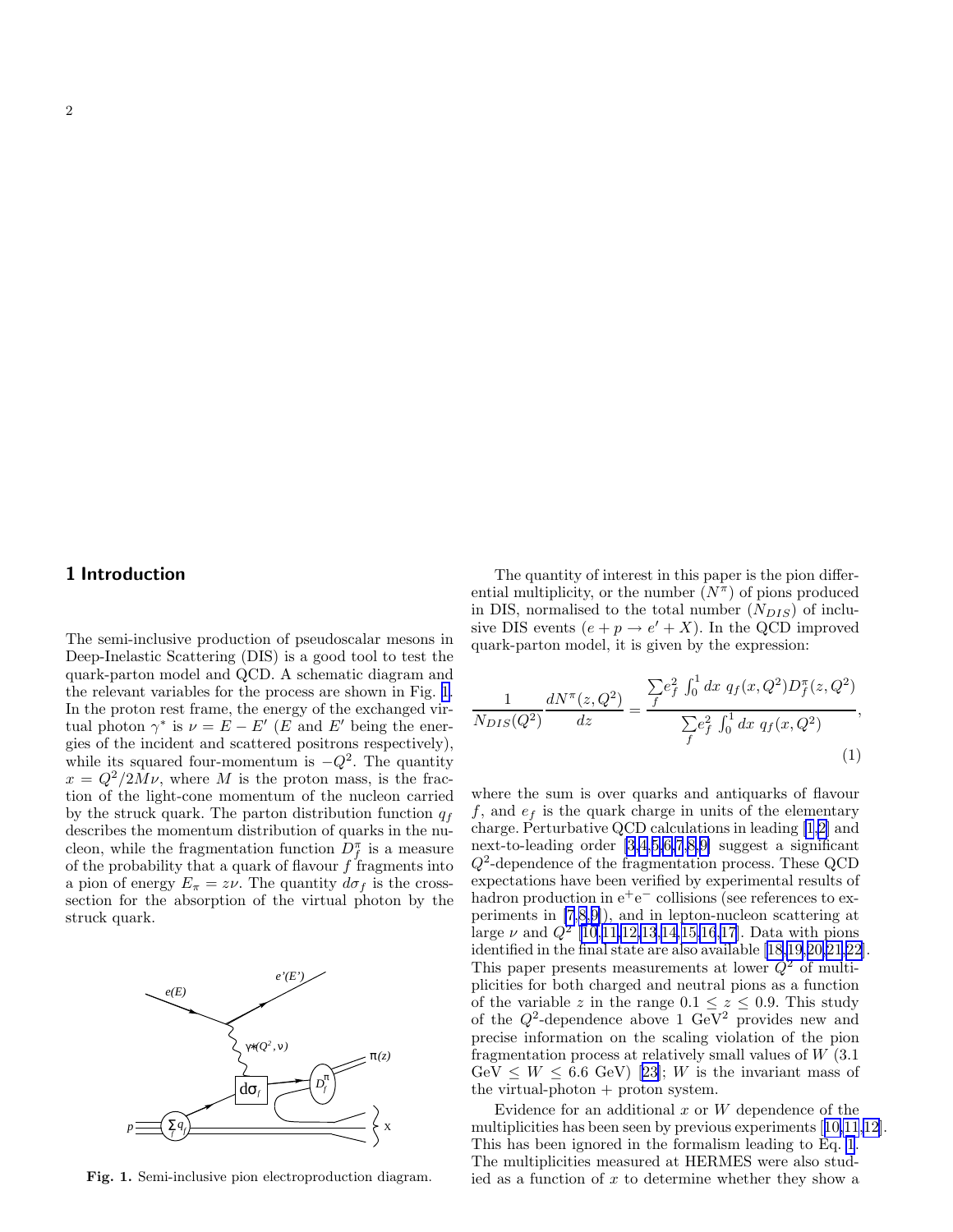similar behaviour. Also, charged and neutral pion multiplicities are compared as a test of isospin invariance.

## 2 Experiment

The measurements described here were performed with the HERMES spectrometer [\[24](#page-8-0)] using the 27.5 GeV positron beam stored in the HERA ring at DESY. The spectrometer consists of two identical halves above and below the positron and proton beam pipes. The beam with a typical current in the range between 10 and 35 mA was incident on a hydrogen internal gas target[[25\]](#page-8-0). The data used in this analysis were collected during the 1996 and 1997 HERA beam periods. The target was operated in both unpolarised and longitudinally polarised configurations, with typical areal densities of  $8\times10^{14}$  and  $7\times10^{13}$ atoms/cm<sup>2</sup> , respectively. The data from the polarised target were analysed by averaging over the two spin orientations, producing results that are consistent with those from the unpolarised target.

The scattered positrons and any resulting hadrons were detected simultaneously by the HERMES spectrometer. The geometrical acceptance of the spectrometer is  $\pm(40 -$ 140) mrad in the vertical direction and  $\pm 170$  mrad in the horizontal direction.

The identification of the scattered positron was accomplished using a gas threshold Cerenkov counter, a transition radiation detector, a scintillator hodoscope preceded by two radiation lengths of lead (preshower counter), and an electromagnetic calorimeter. This system provided positron identification with an average efficiency of 98% and a hadron contamination of less than 1%. Events were selected by imposing the kinematic restrictions  $Q^2 \geq 1 \text{ GeV}^2$ and  $y \le 0.85$ , where  $y = \nu/E$  is the virtual photon fractional energy.

The Cerenkov counter was filled with a mixture of  $70\%$ nitrogen and 30% perfluorobutane  $(C_4F_{10})$ , providing a momentum threshold of 3.8, 13.6 and 25.8 GeV for pions, kaons, and protons respectively. The momentum was restricted to the range between 4.5 GeV and 13 GeV in the data analysis to eliminate possible kaon or proton contamination of the charged pion sample. The contribution from the inefficiency of the Cerenkov detector to the systematic uncertainty on the charged pion multiplicities was evaluated to be 3.2%[[26\]](#page-8-0).

The electromagnetic calorimeter is composed of 840 F101 lead glass blocks[[27](#page-8-0)], and provided neutral pion identification by the detection of the two neutral clusters from two-photon  $\pi^0$  decay. Each of the two clusters was required to have an energy  $E_{\gamma} \geq 1.4$  GeV. The measurement of both the energies  $(E_{\gamma1} \text{ and } E_{\gamma2})$  and the relative angle  $(\Theta_{\gamma\gamma})$  of the two photons allowed the reconstruction of the invariant mass  $m_{\gamma\gamma} = \sqrt{4E_{\gamma1}E_{\gamma2}\sin^2(\Theta_{\gamma\gamma}/2)}$ . A typical measured spectrum of  $m_{\gamma\gamma}$  is shown in Fig. 2. The distribution is centered at  $m_{\gamma\gamma} = 0.1348 \pm 0.0008$  GeV. The good  $\pi^0$  mass resolution of about 0.012 GeV allowed a safe background subtraction. The background was evaluated in each kinematic bin by fitting the invariant mass spectrum

with a Gaussian plus a polynomial that reproduces well the shape of the background due to uncorrelated photons. The relevant contribution to the systematic uncertainty is less than 2%. It was evaluated by repeating the fitting procedure for different ranges and with polynomials of dif-ferentorder [[23\]](#page-8-0). The number of  $\pi^0$  detected was obtained by integrating the peak corrected for background, over the range  $\pm 2.5\sigma$  around the centroid of the Gaussian.



Fig. 2. Two-photon invariant mass spectrum. The solid line is a fit with a Gaussian plus a polynomial. The dashed line represents the background only.

In order to exclude effects from nucleon resonances as well as kinematic regions with inadequate geometrical acceptance, the additional requirement  $W^2 > 10 \text{ GeV}^2$  was imposed for this analysis. This also helps to select hadrons originating from fragmentation of the struck quark, by excluding the kinematic region in which current and target fragments are not well separated. Fragments from the target remnant are already strongly reduced due to the forward angle acceptance of the HERMES spectrometer.

After background subtraction and data quality plus kinematic cuts, a total of  $4.2 \times 10^5$   $(1.3 \times 10^5)$  semi-inclusive charged (neutral) pions were considered in the analysis.

The HERMES Monte Carlo program (HMC) was used to evaluate the detection probability for pions produced in DIS events. HMC is based on the LEPTO event generator [\[28](#page-9-0)], the LUND fragmentation model [\[29](#page-9-0)], and on the GEANT3 code for the simulation of the detector response [[30\]](#page-9-0). The LUND parameters were adjusted to fit various kinematic distributions from HERMES semi-inclusive data [\[31](#page-9-0)]. As an example, Fig. [3](#page-4-0) shows comparisons between the measured energy spectra of charged and neutral pions and the relevant HMC simulations. The agreement in the shape of the spectra is reasonable. The energy range of the charged pions is smaller than for neutral pions due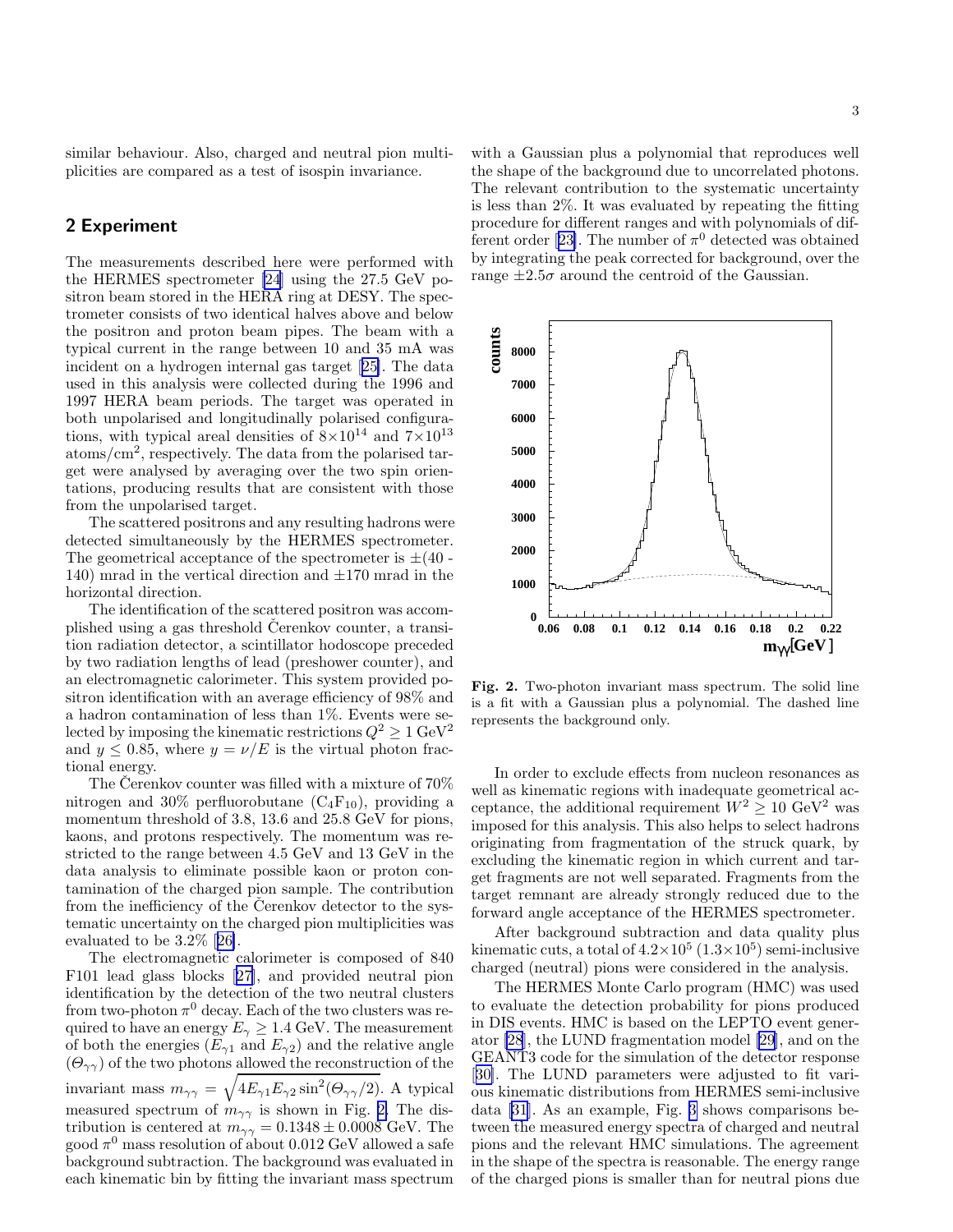<span id="page-4-0"></span>

Fig. 3. Comparison between the measured and simulated pion energy spectra. Filled circles (triangles) are the neutral (charged) pion measurements. The histograms are the simulated spectra for neutral (dashed line) and charged (full line) pions. All spectra have been normalized to unit area.

to the stronger kinematic restriction imposed on the data to ensure good charged pion identification.



Fig. 4. Detection probability as a function of  $z$  for charged (triangles) and neutral (circles) pions when the DIS positron is detected.

The detection probability of the pions produced in detected DIS events is shown as a function of  $z$  in Fig. 4.

This quantity was computed using HMC to account for effects from pion losses due to the finite angular acceptance of the spectrometer, from detector inefficiencies, and from fiducial cuts imposed in the data analysis. A probability up to ∼40% is obtained for charged pions in the intermediate and high z-region. At low z the detection probability for charged pions is further reduced due to the restriction on the pion momentum range. The probability for neutral pions is lower due to the need to detect both of the decay photons. Since the angle of these two photons is correlated with the  $\pi^0$  energy, the detection probability strongly increases with z, reaching ∼18% in the highest z-bin. The positron detection probability does not affect the multiplicity defined in Eq. [1.](#page-2-0) Smearing by instrumental resolution of the positron kinematics in the various  $\nu$ -bins was included in the Monte Carlo. This effect also leads to migration of events in z. Corrections due to smearing vary from  $\sim$ 2% in the lowest z-bin to 30-35% in the highest zbin. The systematic uncertainty on the multiplicities due to the detection probability (including smearing) is 7.5% (4.5%) for neutral (charged) pions. It was evaluated with HMC by drastically restricting the geometrical cuts or the allowed ranges of the relevant kinematic variables. The multiplicities plotted in this paper were corrected for the effects described above.

Radiative corrections for internal bremsstrahlung processes were applied. These corrections range from ∼3% in the lowest z-bin to  $\sim$ 15% in the highest z-bin, and result in a systematic uncertainty on the multiplicities of less than 1%. Radiative corrections for external bremsstrahlung processes in the target were found to be negligible due to the small thickness of the hydrogen gas target[[32\]](#page-9-0).

It has been determined from Monte Carlo studies that diffractive production of pions is negligible in the HER-MES kinematic range, and so no correction was made for this contribution.

### 3 Results

Under the assumption of isospin invariance, the quarkparton model predicts that the multiplicity for neutral pions is equal to the average of those for positive and negative pions. Specifically, the fragmentation function  $D_f^{\pi^0}$ f is assumed equal to the average of the two charged pion fragmentation functions  $D_f^{\pi^+}$  $\int_{f}^{\pi^+}$  and  $D_f^{\pi^-}$  $\frac{\pi}{f}$ , because the quark content of the  $\pi^0$  is the same as the average of  $\pi^+$  and  $\pi^{-1}$ . The multiplicities  $\frac{1}{N_{DIS}} \frac{dN^{\pi^0}}{dz}$  and  $\frac{1}{N_{DIS}} \left[ \frac{dN^{\pi^+}}{dz} + \frac{dN^{\pi^-}}{dz} \right] / 2$ , are plotted as a function of z in Fig.  $5(a)$ . Numerical values are given in Tab. [1](#page-10-0), where the individual multiplicities for  $\pi^+$  and  $\pi^-$  are also listed, along with the ranges and average values of the relevant kinematic variables. Both data sets in Fig.  $5(a)$  show a strong decrease with the z variable that can be parameterized with the expression [\[7](#page-8-0)]

$$
\frac{1}{N_{DIS}} \frac{dN^{\pi}}{dz} = N z^{\alpha} (1 - z)^{\beta}.
$$
 (2)

$$
\sqrt[1]{\pi^0} = \frac{1}{\sqrt{2}} (u\bar{u} - d\bar{d}); \pi^+ = u\bar{d}; \pi^- = d\bar{u}
$$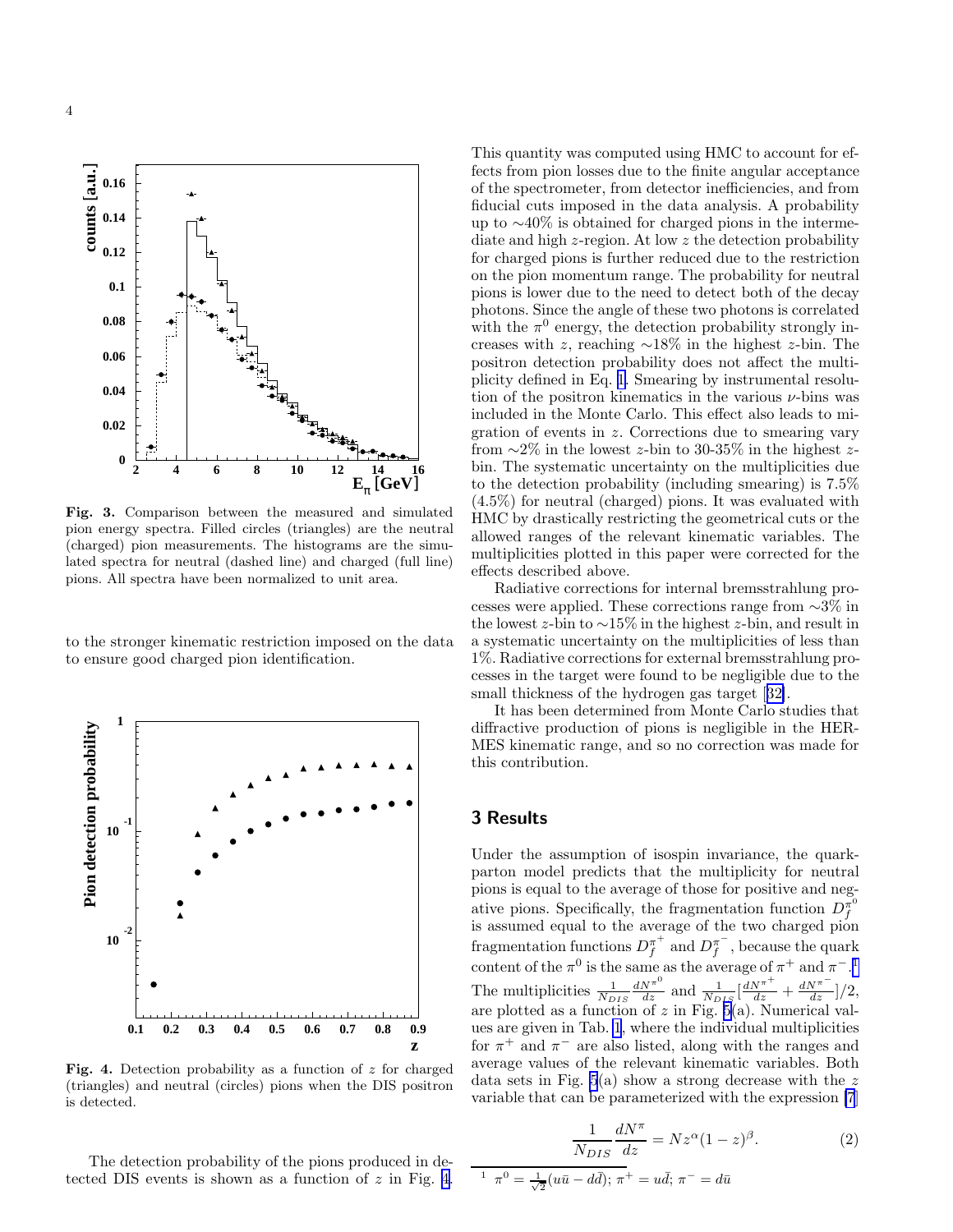<span id="page-5-0"></span>The dashed curve shown in Fig.  $5(a)$  is a  $Q^2$  independent fit to the  $\pi^0$  data using the above expression  $(N =$ 0.335,  $\alpha = -1.371$ ,  $\beta = 1.167$ ). Also shown in Fig. 5(a) is another  $Q^2$ -independent parameterization using the independent fragmentation model. The coefficients of this parameterization were obtained in Ref. [\[33](#page-9-0)] by tuning on olddata at  $Q^2$ -values close to that of HERMES (see [[33\]](#page-9-0) for references to these data). This parameterization reproduces the behaviour of the present data fairly well, apart from the high z-region. As expected from isospin invariance, the agreement between the data for neutral and charged pions is excellent, at least up to  $z \sim 0.70$  as shown by the ratio in Fig. 5(b), which is consistent with unity below  $z \sim 0.70$ . The verification of isospin invariance agrees with the conclusion from earlier studies by BEBC, which used neutrino scattering [\[16,17](#page-8-0)], and by EMC[[18\]](#page-8-0) which, however, compared charged hadrons with neutral pions. The current data show that at higher z, the multiplicity is larger for charged pions than for neutral pions. This difference suggests a possible contribution, via the radiative tail and instrumental resolution, from exclusive processes (e.g.  $\gamma^* + p \to \pi^+ + \Delta^0$ ) where resonances affect each isospin channel differently. A recent calculation [[34\]](#page-9-0) of hard exclusive electroproduction indeed predicts an enhancement of charged over neutral pion production of roughly an order of magnitude. Higher twist processes could also play a role at high z [[35\]](#page-9-0). The excess of charged over neutral pions at high z is being investigated further.

Comparison of results obtained with unpolarised and polarised targets and of those with the top half and the bottom half of the spectrometer resulted in consistency within 3.5% and 2.5% respectively. It should be noted that the data sets for charged and neutral pions were obtained with very different event reconstruction procedures, detection efficiencies and background conditions. Hence the contributions to the systematic uncertainty are quite different for the two cases. The overall systematic uncertainty was estimated to be less than 9% (7%) for neutral (charged) pion electroproduction. The systematic uncertainty on the ratio plotted in Fig.  $5(b)$  is  $6\%$ .

The fraction of the energy  $\nu$  of the virtual photon transfered to pions

$$
\int_0^1 z \frac{1}{N_{DIS}} \frac{dN^{\pi}}{dz} dz
$$
 (3)

is  $0.26 \pm 0.01$ (stat.)  $\pm 0.04$ (syst.) and  $0.51 \pm 0.01$ (stat.)  $\pm$ 0.08(syst.), for the neutral and charged cases, respectively. The corresponding number for neutral pions measured by EMC[[18\]](#page-8-0) is  $0.27 \pm 0.02 \pm 0.05$ . The current results indicate that the fraction of total energy carried by hadrons heavier than pions (mainly  $K^+$ ,  $K^-$ ,  $p$ ,  $\bar{p}$ ) is only ~ 23%. The integrals of Eq. 3 were evaluated by adding estimates of the contributions from the unmeasured  $z$ -regions to those from the measured z-region, the latter contributions being  $0.19 \pm 0.01$  (stat.)  $\pm 0.017$  (syst.) for neutral and  $0.28 \pm 0.01$ (stat.)  $\pm 0.02$ (syst.) for charged pions. This extrapolation was based on the z-dependence given by the fitof ref. [[33\]](#page-9-0) (solid line in Fig.  $5(a)$ ). The total systematic uncertainty includes an estimate of the error in the extrap-



Fig. 5. (a) Neutral (circles) and average charged (triangles) pion multiplicities. The error bars show the statistical uncertainty only. The systematic uncertainty for the charged (neutral) pions is 7% (9%). The solid line is a parameterization using the independent fragmentation model [\[33](#page-9-0)]. The dashed line is a fit to the present neutral pion data using the parameterization given in the text. The charged pion data have been shifted slightly in z to make them visible. (b) Ratio of neutral to average charged pion multiplicities. The systematic uncertainty on the ratio (not included in the error bar) is 6%.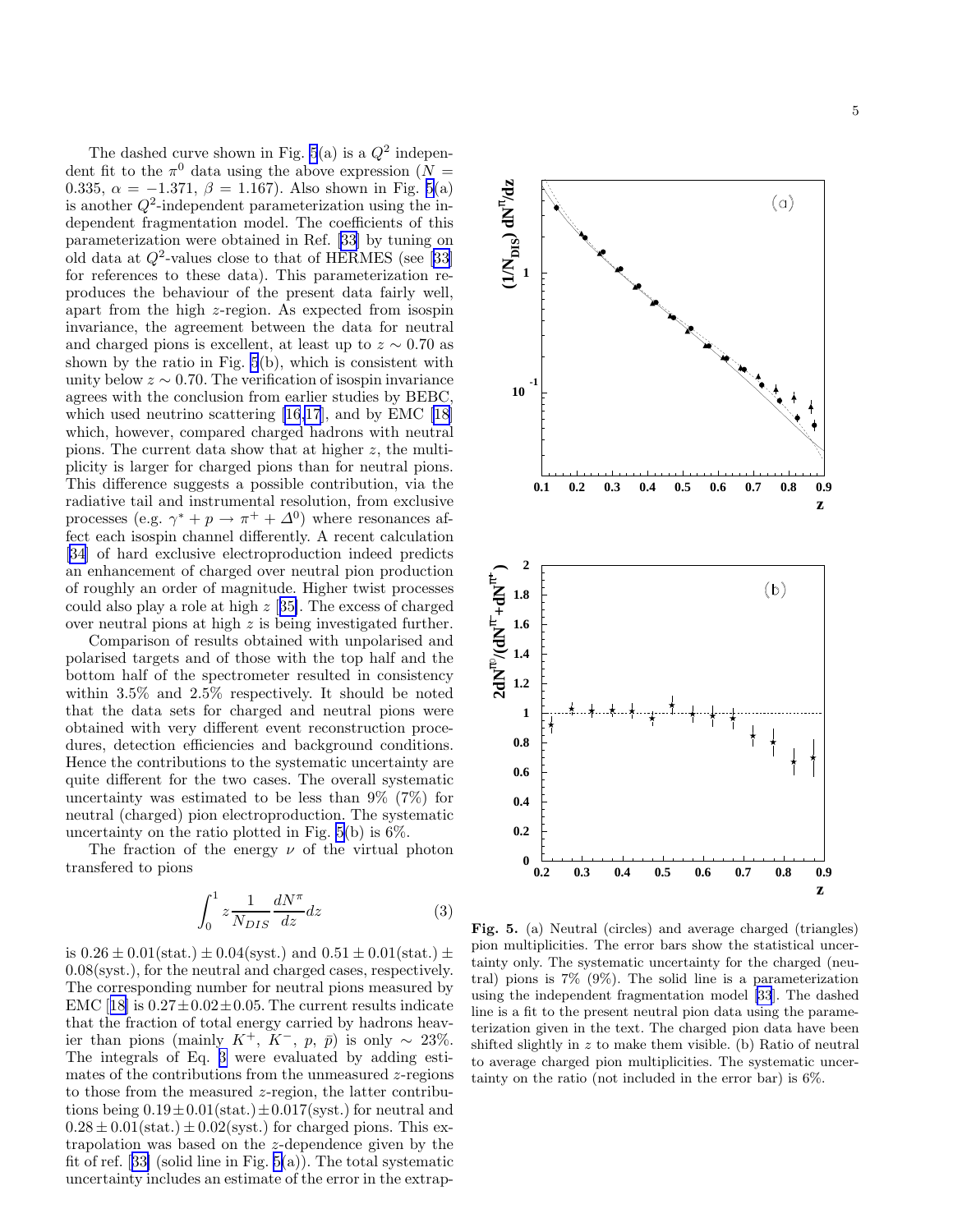olation evaluated by comparing these results with those obtained using the fit of Eq. [2](#page-4-0). This contribution, 14% (13%) for charged (neutral) pions, dominates the overall systematic uncertainty. It is assumed in estimating this error that the models used are a reasonable representation of the data, even at small  $z$ . The possibility of a radically different behaviour of the multiplicities at small z is not accounted for in the systematic uncertainty.

In Fig. 6(a) the HERMES results for the multiplicity of neutral pions as a function of z are compared with previous results from EMC[[18\]](#page-8-0) and from SLAC [\[19](#page-8-0)]. Fig. 6(b) compares HERMES results for the average charged pion multiplicity with fragmentation function data from EMC [[20\]](#page-8-0). The HERMES results for both neutral and charged pions are systematically higher than those from EMC. This difference can be explained by the different  $Q^2$  range covered by the two experiments:  $\langle Q^2 \rangle = 2.5 \text{ GeV}^2$  for HERMES and  $\langle Q^2 \rangle = 25 \,\mathrm{GeV^2}$  for EMC. The  $Q^2$  range for the SLAC data is  $1.8-8.5 \text{ GeV}^2$ . Similar  $Q^2$ -dependent be-haviour has been seen for hadrons in ref. [\[15](#page-8-0)]. In Figs.  $7(a)$ and [7](#page-7-0)(b) the HERMES data have been evolved to the mean  $Q^2$  of the EMC data using an NLO model for the evolution of the fragmentation functions [\[9](#page-8-0)]. The agreement between the evolved HERMES data and the EMC data is much improved, especially for  $\pi^0$ , demonstrating the need for QCD corrections. The comparison of multiplicities and fragmentation functions, and perhaps to a better extent the application to multiplicities of the model for the evolution of fragmentation functions, can be justified if isospin symmetry is assumed  $(D_u^{\pi} = D_d^{\pi};$  where  $\pi$  represents the sum of positive and negative pions) and the strange quark contribution is neglected. In this case, the multiplicities are equivalent to the fragmentation functions. The effect of ignoring the strange quark can be inferred from a study in Ref. [\[26\]](#page-8-0), where the effect of neglecting all sea quarks was estimated to be less than 10% (between 20% and 40%) for favoured (disfavoured) fragmentation functions. The dominance of  $u$ -quarks and the fact that the strange quark content is expected to be less than the light sea leads to the conclusion that the effect of the strange quarks should be well below 10%. On the other hand, the fact that the HERMES multiplicities are larger than the EMC fragmentation functions at low z, even after  $Q^2$  corrections (see Fig. [7](#page-7-0)(b)) could indicate a failure of the above approximation, which is more likely at low z.

The charged pion multiplicities for HERMES are plot-ted in Fig. [8](#page-7-0) as a function of  $x$  in four bins of  $z$  together with data on charged hadron multiplicities from  $\text{EMC}^2$ [[11\]](#page-8-0). All data have been evolved to  $Q^2 = 2.5 \text{ GeV}^2$ , the average  $Q^2$  of HERMES, using the model described in the previous paragraph. The data are plotted at the measured x-value. The difference in the absolute value of the multiplicities is simply related to the fact that the HER-MES data are for pions only while the EMC data are for hadrons. A significant  $x$ -dependence is seen, which gets stronger as z increases. The mean  $Q^2$  per bin for HER-



Fig.6. (a)  $\pi^0$  multiplicity from HERMES, EMC [[18\]](#page-8-0) and SLAC[[19](#page-8-0)]. (b) Average charged pion multiplicity from HER-MES compared to EMC fragmentation functions[[20\]](#page-8-0). Only the statistical uncertainties are shown. The systematic uncertainties for neutral (charged) pions are 9% (7%) for HERMES, ≤ 15% for SLAC and ≤ 13% (≤ 10%) for EMC.

<sup>2</sup> The EMC pion data are not available in the required kinematic binning.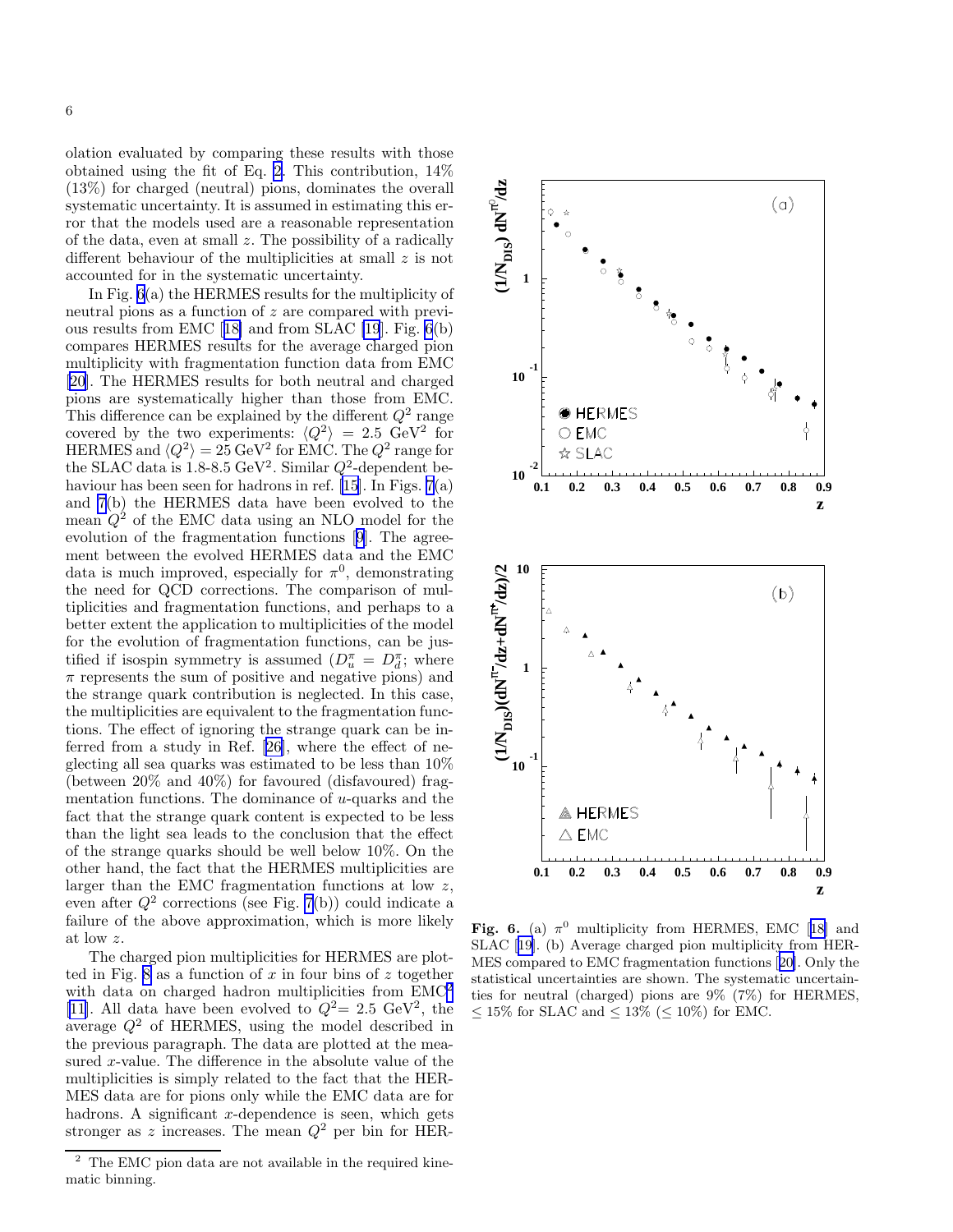

7

<span id="page-7-0"></span>

Fig. 7. Multiplicities for (a) neutral pions, and (b) the average of charged pions (note the EMC data for charged pions are for fragmentation functions). The HERMES results have been evolved to  $Q^2 = 25 \text{ GeV}^2$  using a NLO QCD model [\[9](#page-8-0)]. Only statistical uncertainties are shown. The systematic uncertainties for neutral (charged) pions are 9% (7%) for HERMES and  $\leq 13\%$  ( $\leq 10\%$ ) for EMC.



**Fig. 8.** Charged pion multiplicities  $\left(\frac{d^2 N^{\pi+}}{dx \, dz} + \frac{d^2 N^{\pi-}}{dx \, dx}\right) / \frac{dN_{DIS}}{dx}$  from HERMES (filled symbols) as a function of x in four different z-bins, compared to charged hadron multiplicities from EMC (open symbols). All data have been evolved to  $2.5 \text{ GeV}^2$ and are plotted at the measured x-value.

 $MES$  varies only between 2.1 and 2.6  $GeV<sup>2</sup>$ . The observed x-dependence is therefore not generated by the  $Q^2$  correction. It is striking that the slopes in the data from both experiments are consistent even though they were measured at very different kinematics. The x-dependence is not expected to affect the  $Q^2$  evolution of the data integrated over the measured  $x$  range. This is bourne out by the good agreement after NLO-QCD corrections of the two data sets for  $\pi^0$  multiplicities in Fig. 7(a). As stated earlier, the poorer agreement in Fig. 7(b) for charged pions could be due to the fact that multiplicities are compared to fragmentation functions in this case.

In order to better illustrate scaling violations in the fragmentation process, the  $Q^2$ -dependence of the data at fixed z was studied. For this analysis, only the data in the range  $0.03 \leq x \leq 0.3$  were considered, to allow for a useful range of  $Q^2$ , which is quite limited by the HERMES acceptance for certain values of  $x$ . The total (neutral plus charged) pion multiplicity is plotted for 4 different z-bins in Fig. [9.](#page-8-0) The data show a clear  $Q^2$ -dependence, especially in the high z-bins. The variation of the data with  $Q^2$  (i.e. the slope of the curves) is mostly in agreement with the  $Q^2$ -evolution predicted by the NLO QCD models [[7,8,9](#page-8-0)]. It is worth mentioning that the above calculations are based on three analyses of fragmentation functions extracted from  $e^+e^-$  data taken at center of mass energies of 29 GeV [\[7](#page-8-0)] and of 29 and 91 GeV [\[8,9](#page-8-0)], i.e. at much higher energies than that of the data shown in Fig. [9](#page-8-0). The sophistication of the parameterization increases for each successive version of the model, with the solid curve representing the most recent analysis. The absolute values of the present measurements are for the most part in rea-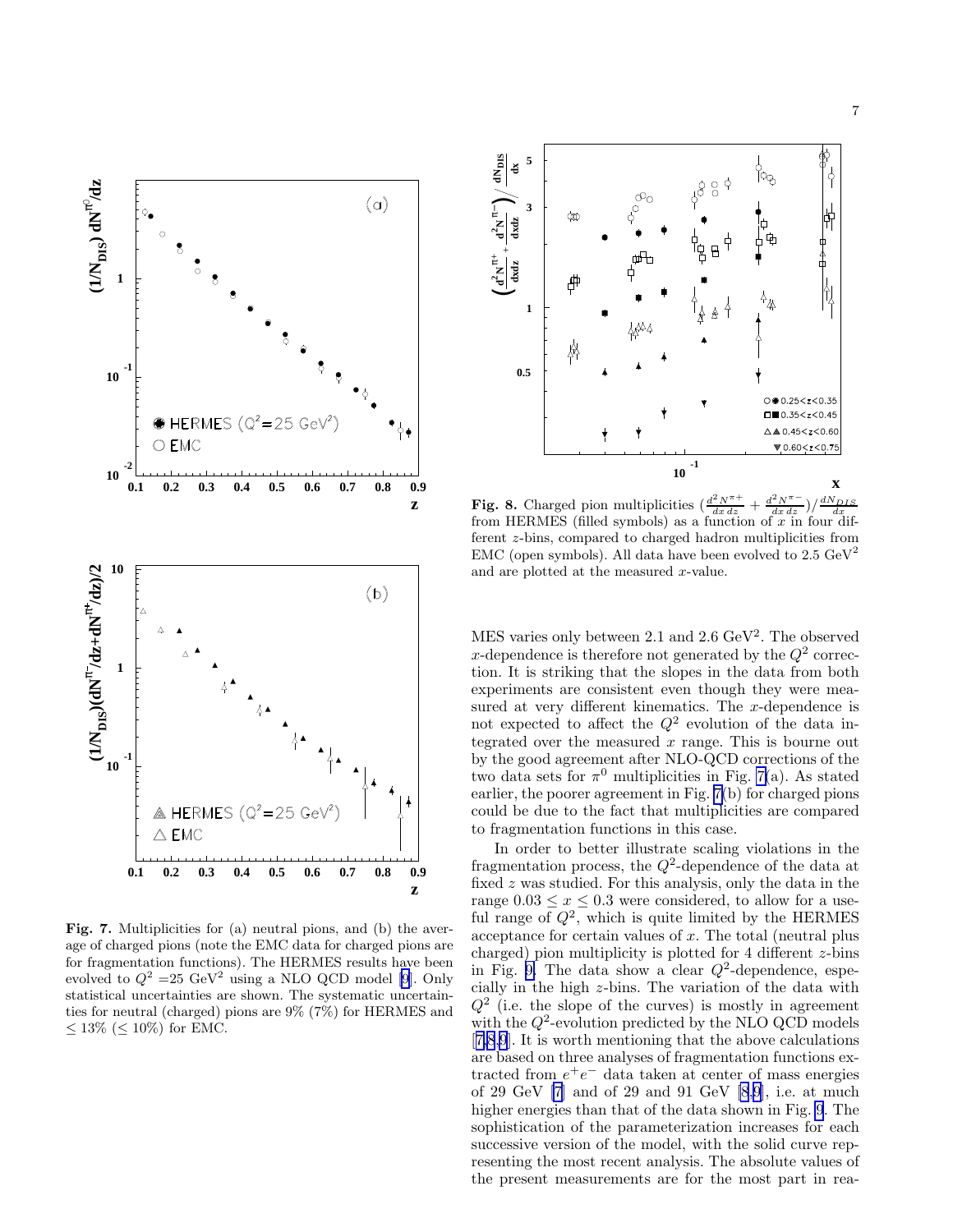<span id="page-8-0"></span>

Fig. 9. Total (neutral plus charged) pion multiplicity  $\frac{d^2N^{\pi}}{dQ^2dz}/\frac{dN_{DIS}}{dQ^2}$  as a function of  $Q^2$  for various z-bins. The systematic uncertainty on the data is 8.5%. The three curves shown are NLO QCD calculations of fragmentation functions found in refs. [7] (dashed line), [8] (dotted line), and [9] (solid line).

sonable agreement with the QCD predictions, considering that each theoretical calculation has an uncertainty of up to 15%, the systematic uncertainty on the data is 8.5%, and that data on multiplicities are compared to a parameterization of fragmentation functions.

# 4 Conclusion

Charged and neutral pion multiplicities in semi-inclusive deep-inelastic scattering at 27.5 GeV have been measured by the HERMES collaboration. The multiplicities are consistent with isospin invariance below  $z \sim 0.70$ , and show that about 3/4 of the energy transferred in the scattering is carried by pions. These measurements provide data at lower  $Q^2$  with improved statistical and systematic accuracies compared to earlier measurements. The agreement of the current results with previous data is improved, especially for  $\pi^0$ , when an NLO  $Q^2$ -evolution of the fragmentation process is taken into account. The  $Q^2$ -behaviour of the present data resembles that of the NLO QCD calculations. An observed  $x$ -dependence of the multiplicities is similar to previous results on hadron production from EMC when the data are evolved to the same  $Q^2$ .

## 5 Acknowledgments

We thank M. Greco, G. Kramer, and B. Pötter for useful discussions on fragmentation functions. We gratefully acknowledge the DESY management for its support and

the staffs at DESY and the collaborating institutions for their significant effort. This work was supported by the Fund for Scientific Research-Flanders (FWO) of Belgium; the Natural Sciences and Engineering Research Council of Canada; the INTAS, HCM and TMR contributions from the European Community; the German Bundesministerium für Bildung, Wissenschaft, Forschung und Technologie (BMBF), the Deutscher Akademischer Austauschdienst (DAAD); the Italian Istituto Nazionale di Fisica Nucleare (INFN); Monbusho, JSPS, and Toray Science Foundation of Japan; the Dutch Stichting voor Fundamenteel Onderzoek der Materie (FOM); the UK Particle Physics and Astronomy Research Council; and the US Department of Energy and National Science Foundation.

### References

- 1. J.F. Owens, Phys. Lett. B76 (1978) 85.
- 2. T. Uematsu, Phys. Lett. B79 (1978) 97.
- 3. R. Baier and K. Fey, Z. Phys. C2 (1979) 339.
- 4. N. Sakai, Phys. Lett. B85 (1979) 67.
- 5. P. Chiappetta et al., Nucl. Phys. B412 (1994) 3.
- 6. M. Greco, S. Rolli and A. Vicini, Z. Phys. C65 (1995) 277.
- 7. J. Binnewies, B.A. Kniehl, and G.Kramer, Z. Phys. C65 (1995) 471.
- 8. J. Binnewies, B.A. Kniehl, and G. Kramer, Phys. Rev. D52 (1995) 4947.
- 9. B. Kniehl, G. Kramer and B. Pötter, Nucl. Phys. B582 (2000) 514.
- 10. EMC Collaboration, J.J. Aubert et al., Phys. Lett. B114 (1982) 373.
- 11. EMC Collaboration, J. Ashman et al, Z. Phys. C52 (1991) 361.
- 12. P. Allen et al., Nucl. Phys. B176 (1980) 333.
- 13. ZEUS Collaboration, J. Breitweg et al., Eur. Phys. J. C11 (1999) 251.
- 14. H1 Collaboration, C. Adloff et al., Nucl. Phys. B504 (1997) 3.
- 15. E665 Collaboration, M.R. Adams et al., Z. Phys. C76 (1997) 441.
- 16. P. Allen et al., Nucl. Phys. B214 (1983) 369.
- 17. W. Wittek et al., Z. Phys. C40 (1988) 231.
- 18. EMC Collaboration, J.J. Aubert et al., Z. Phys. C18 (1983) 189.
- 19. T.P. McPharlin et al., Phys. Lett. B90 (1980) 479.
- 20. EMC Collaboration, M. Arneodo et al., Nucl. Phys. B321 (1989) 541.
- 21. EMC Collaboration, M. Arneodo et al., Z. Phys. C31 (1986) 1.
- 22. G. Drews et al., Phys. Rev. Lett. 41 (1978) 1433.
- 23. P. Di Nezza, PhD thesis, Universit`a di Perugia (1998); HERMES internal note 98-092.
- (www-hermes.desy.de/notes/pub/doc-public-index.html) 24. HERMES Collaboration, K. Ackerstaff et al., Nucl. Instr.
- and Meth. A417 (1998) 230.
- 25. F. Stock et al., Nucl. Instr. and Meth. A343 (1994) 334.
- 26. P. Geiger, PhD thesis, MPI Heidelberg (1998); HERMES internal note 98-005.

(www-hermes.desy.de/notes/pub/doc-public-index.html)

27. H. Avakian et al., Nucl. Instr. and Meth. A417 (1998) 69.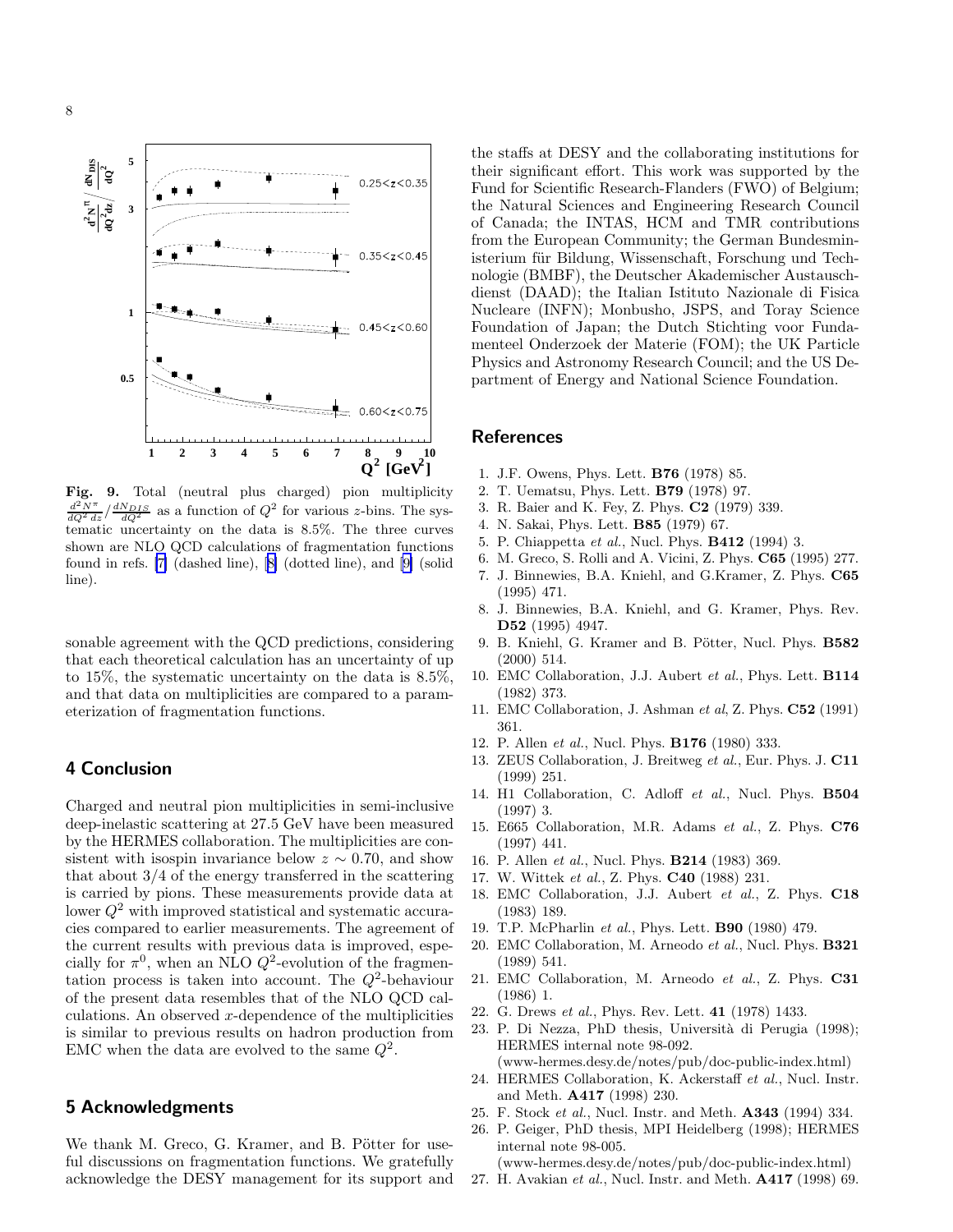- <span id="page-9-0"></span>28. G. Ingelman, A. Edin, and J. Rathsman, Comp. Phys. Comm. 101 (1997) 108.
- 29. T. Sjöstrand, Comp. Phys. Comm. 82 (1994) 74.
- 30. GEANT Detector Description and Simulation Tool, CERN Program Library, Long Write-up W5014, 1994.
- 31. H. Tallini, PhD thesis, University of Liverpool; HERMES internal note 98-024.
	- (www-hermes.desy.de/notes/pub/doc-public-index.html )
- 32. I. Akushevich, N. Shumeiko, and A. Soroko, Eur. Phys. J. C10 (1999) 681.
- 33. R.D. Field and R.P. Feynman, Phys. Rev. D15 (1977) 2590. The data used in the fit corresponding to the solid line in Fig. [5](#page-5-0) are shown in Fig. 6 of this reference.
- 34. L.L. Frankfurt, M.V. Polyakov, M. Strikman, and M. Vanderhaeghen, Phys. Rev. Lett. 84 (2000) 2589.
- 35. H. Avakian, Proceedings of the 8th International Workshop on Deep Inelastic Scattering and QCD (DIS 2000), Liverpool, England, Apr 25 - 30, 2000.